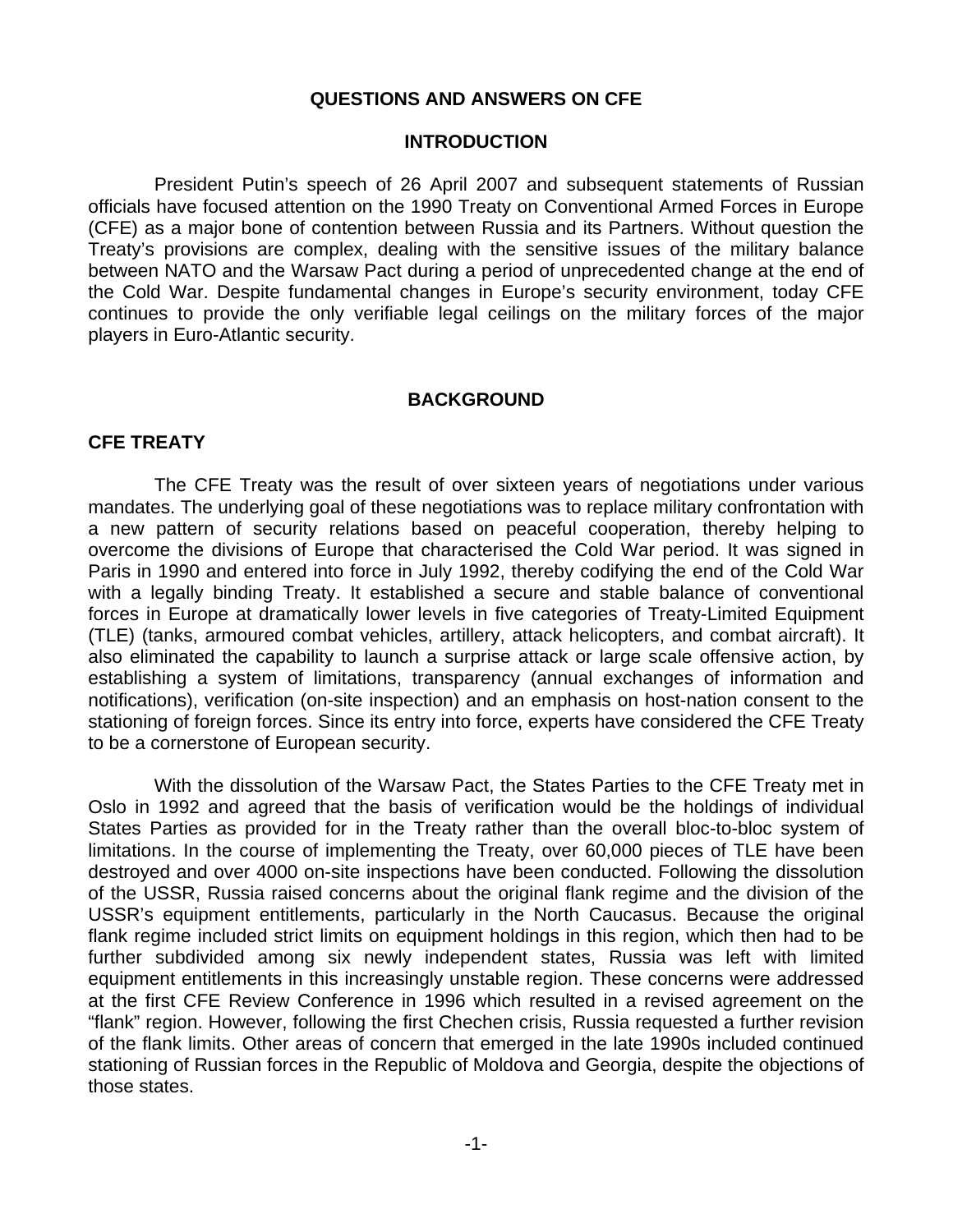#### **THE ADAPTED CFE TREATY AND THE ISTANBUL COMMITMENTS**

 In 1996, CFE States Parties agreed to initiate the process of adapting the CFE Treaty to the changed security realities. This was accomplished by transforming the bloc-to-bloc system of limitations to a system of national and territorial ceilings. The Adapted Treaty provides for increased transparency and predictability, more inspections, temporary deployments and new mechanisms designed to reinforce States Parties' ability to grant or withhold consent for the stationing of foreign forces on their territory. In the run-up to the OSCE's 1999 Istanbul Summit, the CFE Treaty community was concerned by three serious Treaty compliance problems: Russian equipment holdings in the "flank" region well in excess of agreed Treaty limits; a Russian military presence in Georgia beyond the level authorised by the Georgian authorities; and a Russian military presence in Moldova that lacked the explicit consent of the Moldovan authorities. The majority of CFE Treaty states, including all members of NATO, insisted on a package of measures designed to address these issues. At Istanbul, Russia agreed to withdraw from the Republic of Moldova, reduce her equipment levels in Georgia and agree with the Georgian authorities on the modalities and duration of the Russian forces stationed on the territory of Georgia, and reduce their forces in the flanks to the agreed levels of the Adapted CFE Treaty. These agreements became known as the Istanbul Commitments and are contained in 14 Annexes to the CFE Final Act and within the 1999 Istanbul Summit Declaration, and provided an essential condition permitting Allied and other Heads of State and Government to sign the Adapted CFE Treaty.

#### **GEORGIA AND THE REPUBLIC OF MOLDOVA**

 Much progress has been made in implementing the original Istanbul Commitments. Just two commitments remain unfulfilled, between Russia and Georgia and Russia and the Republic of Moldova. Concerning Georgia, agreement was reached in March 2006 on the withdrawal of Russian forces and this withdrawal is proceeding ahead of schedule. There is essentially one remaining contentious Istanbul Commitments issue which is over the status of a Russian military base in Gudauta, which Russia says only houses military retirees and their families. Georgia does not agree and wishes all Russian forces to be withdrawn.

 Concerning the Republic of Moldova, the Istanbul Summit Declaration states, "We welcome the commitment of the Russian Federation to complete withdrawal of the Russian forces from the territory of Moldova by the end of 2002." The Russians did withdraw 58 trainloads of equipment and ammunition from Transdniestria but no further withdrawals have occurred since 2004.

 As a result of the 1992 Cease Fire Agreement between the Republic of Moldova and the break-away region of Transdniestria, Russia has maintained approximately 800 peacekeepers along the dividing line between the Republic of Moldova and Transdniestria. The Republic of Moldova has called for the withdrawal of Russian Peacekeepers and their replacement by a multi-national peacekeeping force.

 In addition to its peacekeepers, Russia retains approximately 700 members of the former 14<sup>th</sup> Army, their equipment and some 20.000 tons of ammunition at the Kolbasna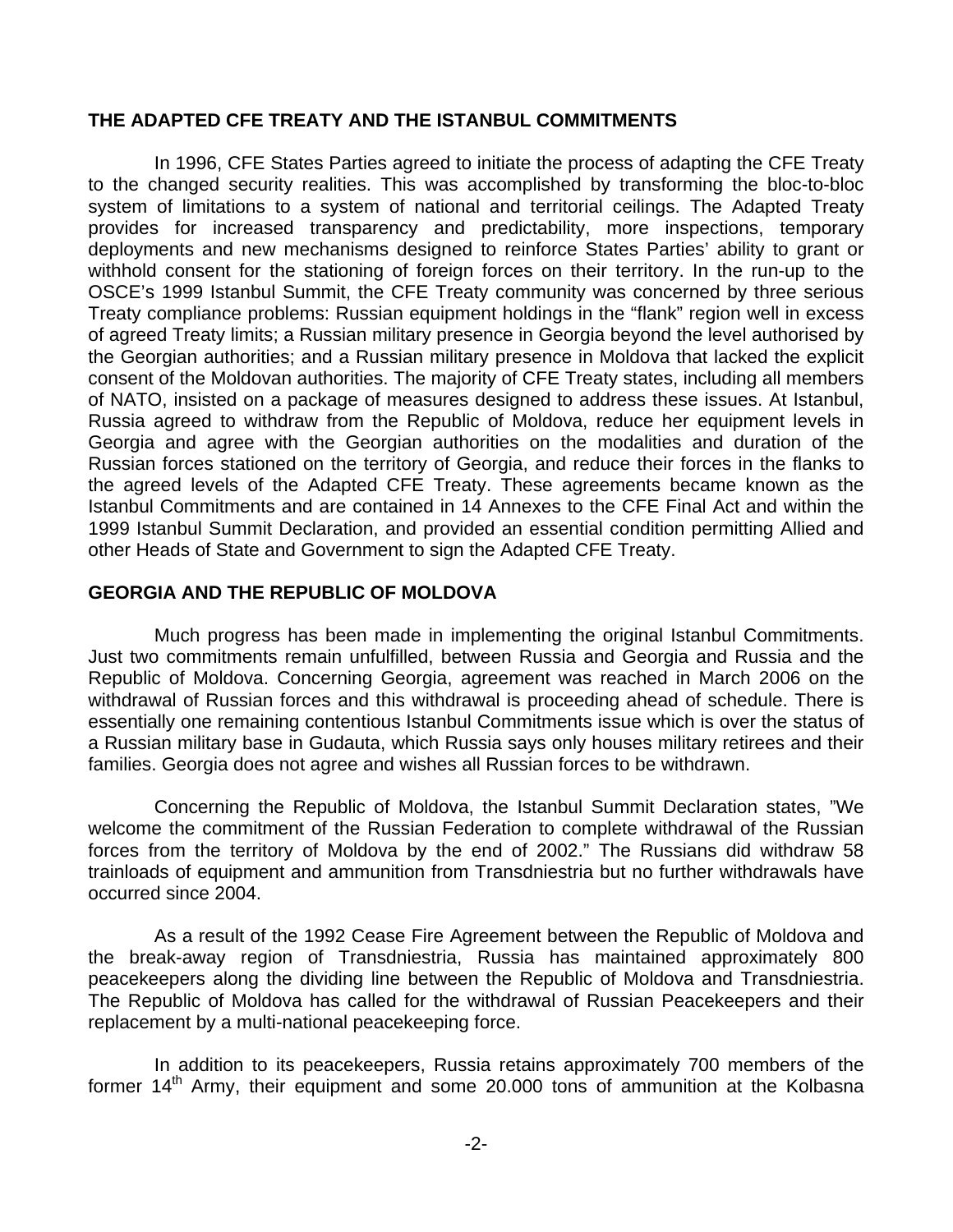Ammunition storage facility in Transdniestria. Experts estimate that Russia could, with a concerted effort, complete the withdrawal of its forces to include the disposition of the remaining ammunition within six months.

## **QUESTIONS AND ANSWERS**

## **Q. Why isn't there more publicly accessible information on CFE implementation?**

**A.** The Treaty contains a proprietary provision that prevents States Parties from divulging information provided by other States Parties. This includes, for example, Treaty information exchanges, notifications, the journal of the Treaty's executive (the Joint Consultative Group, which meets in Vienna), and the results of inspections. In addition, the deliberations of the NATO-Russia Council and its subordinate committees are restricted. Only when all 27 members of the NRC agree can information be released to the public.

## **Q. Where can the public find information on CFE?**

**A.** The OSCE website contains the text of both the CFE and the Adapted CFE Treaty, the 1999 CFE Final Act, OSCE Ministerial and Summit Statements and public documents on the results of CFE Review Conferences.

 The NATO website contains all of the Ministerial and Summit Communiqués and almost all of these contain statements of Alliance policy on CFE issues. In addition, the NATO website contains background papers and other public statements made by the Alliance concerning CFE.

# **Q. Why is the CFE Treaty important and what has it accomplished?**

**A.** The Treaty provides the only legally binding and verifiable mechanism limiting the size of the conventional ground and air forces that States Parties may maintain within the Treaty's area of application (Atlantic to the Urals). The NATO website contains a paper on CFE accomplishments that addresses the strategic contribution of CFE to Euro-Atlantic security.

## **Q. What is meant by President Putin's call for a moratorium on implementation of the CFE Treaty?**

**A.** There is no provision in the Treaty that would allow for a unilateral moratorium on implementation of the Treaty. Suspension of implementation of Treaty obligations would constitute a direct violation of the Treaty.

 It would be most regrettable if Russia took unilateral extra-legal steps that risked undoing an agreement that has underpinned European security for the past 15 years. As Russia is the largest military power in Europe, its non-participation in the implementation of the Treaty would have a serious impact.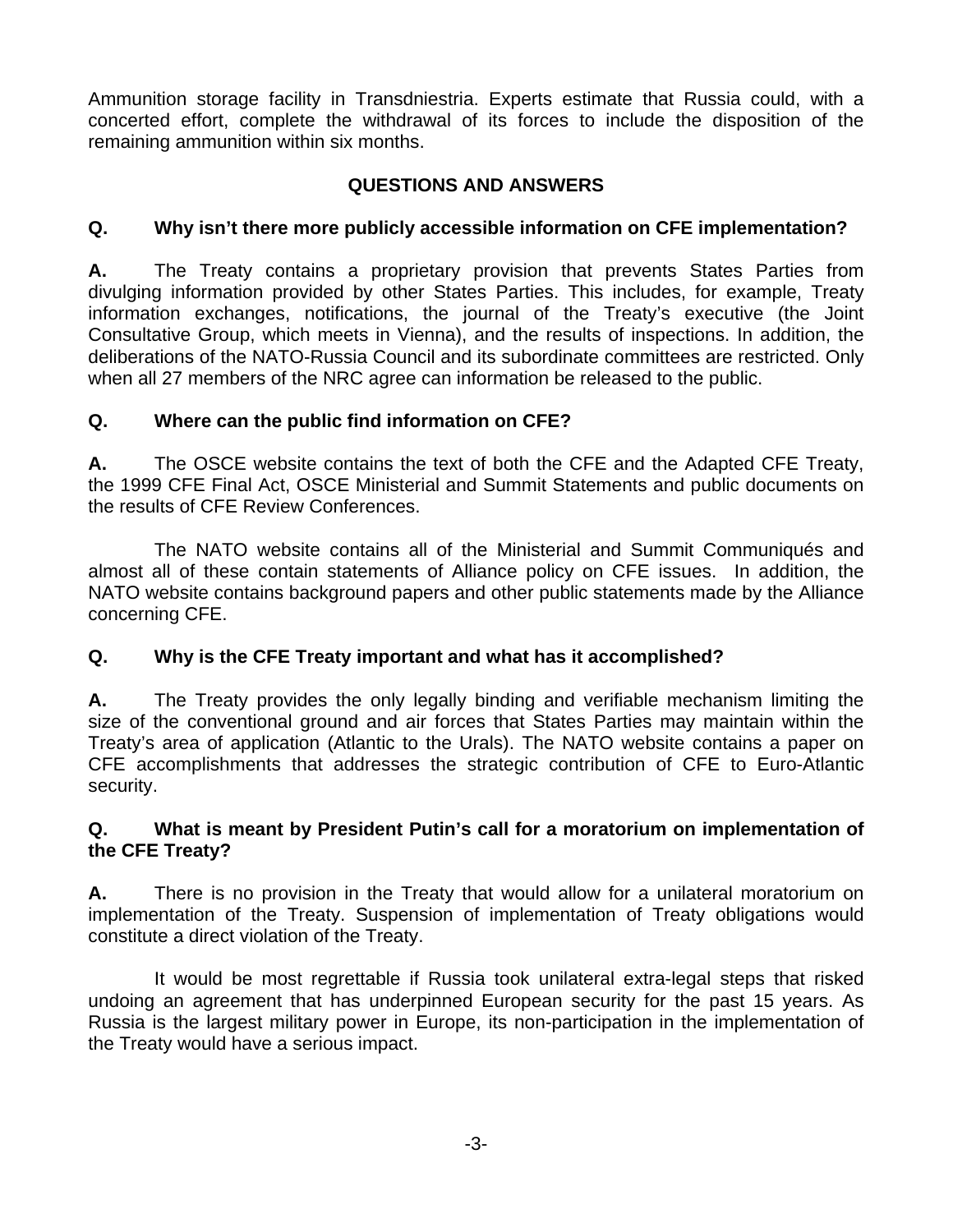## **Q. President Putin and Minister Lavrov have cited several Alliance policies, including on CFE, which they claim are in direct confrontation with Russia's national security interests. How does the Alliance respond to these accusations?**

**A.** It is not for the Alliance to attempt to define Russia's national security interests. Allies take the statements of senior Russian officials seriously and have clearly indicated their openness to discussing all issues of mutual concerns with a view to resolving them. It should be noted that the NRC had agreed before President Putin's speech to deepen its dialogue especially on the national security concerns of all 27 members of the NRC.

## **Q. President Putin has called for the CFE issue to be discussed in the NATO-Russia Council. Have these deliberations begun?**

**A.** Yes. They were actually initiated at Ambassadorial level the day after President Putin's speech, and have been carried forward at expert level most recently on 16 May.

# **Q. What are the prospects of resolving these issues?**

**A.** Without question, the issues that have been raised both by the Allies and Russia are complex in nature and have both political and legal aspects related to interpretation of Treaty provisions and associated documents. They are not easy to resolve. Nonetheless, the Allies are committed to the resolution process, and are ready to discuss them not only within the NRC but other appropriate diplomatic fora. With the proper political will, these issues can be resolved.

## **Q. A major issue concerning CFE is the 1999 Istanbul Commitments. Just what are these?**

**A.** The Istanbul Commitments are a series of unilateral and bilateral statements which formed a "package deal" among the 30 CFE States Parties resulting in the signature of the 1999 CFE Final Act and agreement on the Adaptation of the CFE Treaty. The statements are focused on levels of holdings of Treaty-Limited Equipment, deployments and forces stationed on the territory of another state. They are contained in 14 Annexes to the CFE Final Act and in paragraph 19 of the OSCE's 1999 Istanbul Summit Declaration.

## **Q. How are the Istanbul Commitments linked to ratification of the Adapted CFE?**

**A.** The linkage is both political and legal. Politically, Allied Heads of State and Government would have found it difficult to sign the Adapted CFE Treaty in 1999 in the absence of a serious effort to resolve the underlying Treaty compliance issues addressed by the Istanbul Commitments (respect for the Treaty's "flank" limits, and for host-state consent requirements in the Republic of Moldova and in Georgia). Allied parliaments (and certainly the Georgian and Moldovan parliaments) would be unlikely to ratify the agreement before these Treaty compliance issues are resolved.

 Legally, the 1990 CFE Treaty allows stationing of conventional ground and air forces on the territory of another state "provided that no State Party stations conventional armed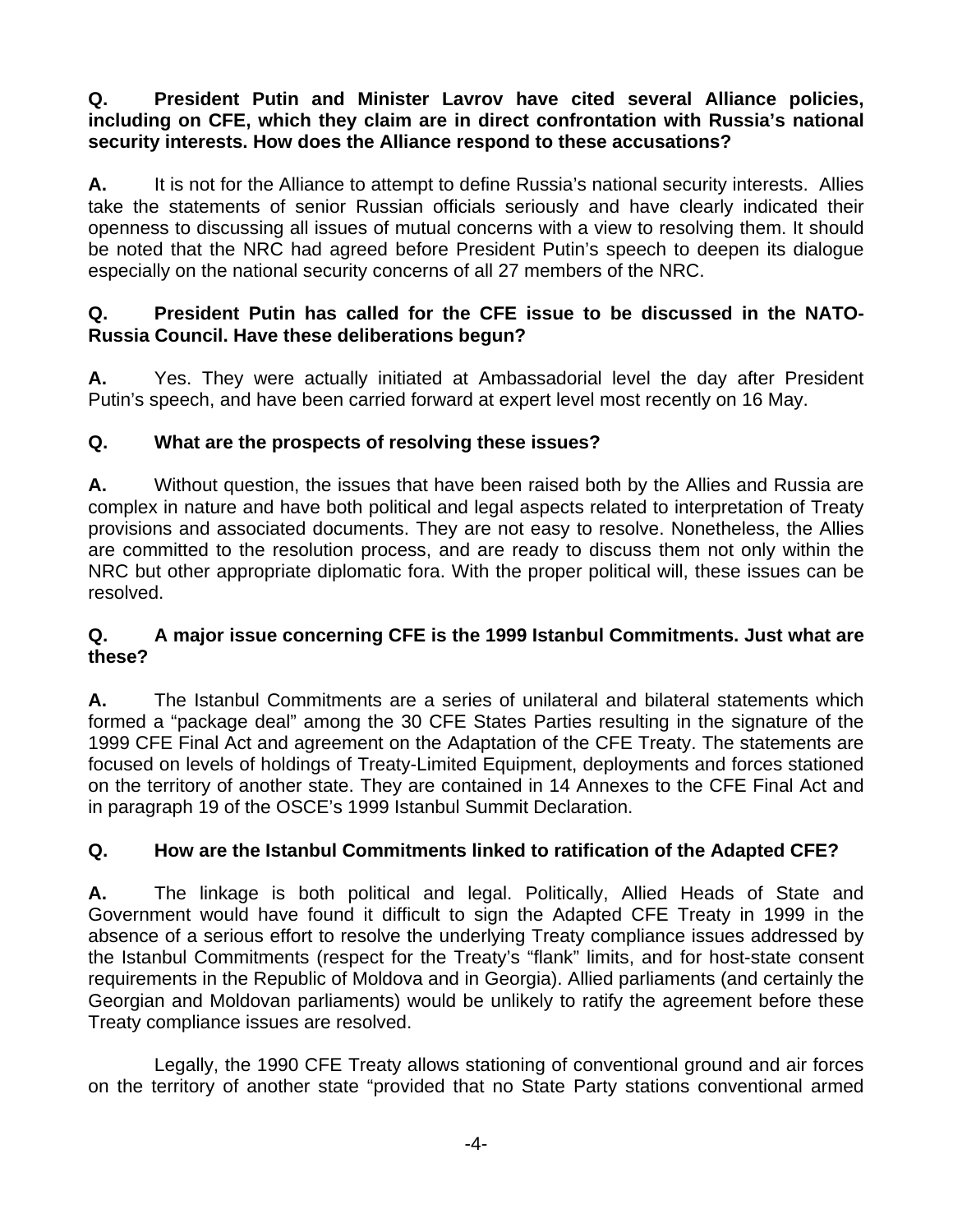forces on the territory of another State Party without the agreement of that State Party" (Article IV, Para. 5). By continuing to station forces on the territory of the Republic of Moldova without her consent, Russia is not complying with this legal requirement of the CFE Treaty for host-nation consent, contrary to one of the fundamental principles upon which the Treaty is based.

 The Alliance position on this issue has been clear and consistent from the outset. It was reiterated during the Third CFE Review Conference in 2006 (http://www.nato.int/topics/A-Z index/Arms control - conventional). Furthermore, this position was endorsed by 26 (all 22 Allies who are States Parties to the Treaty, Georgia, Ukraine, Azerbaijan, and Moldova) of the 30 States Parties to the CFE Treaty.

#### **Q. Since 1999, has there been any movement by Russia to fulfil its Istanbul Commitments?**

**A.** Yes, there have been real efforts to fulfil the commitments, and much progress has been made. Of the original Istanbul Commitments, only two remain unfulfilled.

 Concerning Georgia, agreement was reached in March 2006 on the withdrawal of Russian forces by 2008, and this withdrawal is proceeding ahead of schedule with the exception of a Russian military base in Gudauta, which the Russians say only houses military retirees and their families. Georgia does not agree and wishes all Russian forces to be withdrawn.

 Concerning the Republic of Moldova, the Istanbul Summit Declaration states, "We welcome the commitment of the Russian Federation to complete withdrawal of the Russian forces from the territory of Moldova by the end of 2002." The Russians did withdraw 58 trainloads of equipment and ammunition from Transdniestria but no further withdrawals have occurred since 2004.

 As indicated in Alliance Communiqués beginning in 2002, Allies have acknowledged and welcomed progress in the fulfilment of the Commitments and have urged all of the parties involved (Russia, Georgia and the Republic of Moldova) to resolve their remaining issues so as to create the conditions necessary for all of the 26 States Parties who have not yet done so to ratify the Adapted CFE Treaty, thereby enabling its entry into force.

#### **Q. Concerning the Republic of Moldova and fulfilment of the remaining Istanbul Commitments, what can the Alliance do to try to resolve this issue?**

**A.** NATO Allies have offered to assist Russia with the cost of implementing their remaining commitments to the Republic of Moldova. Allies have not linked fulfilment to resolution of the overall issues between the Government of Moldova and the breakaway region of Transdniestria. The Allies will be as helpful as we can be, but only Russia can complete the commitments and create the conditions necessary for all CFE States Parties to ratify the Adapted CFE Treaty.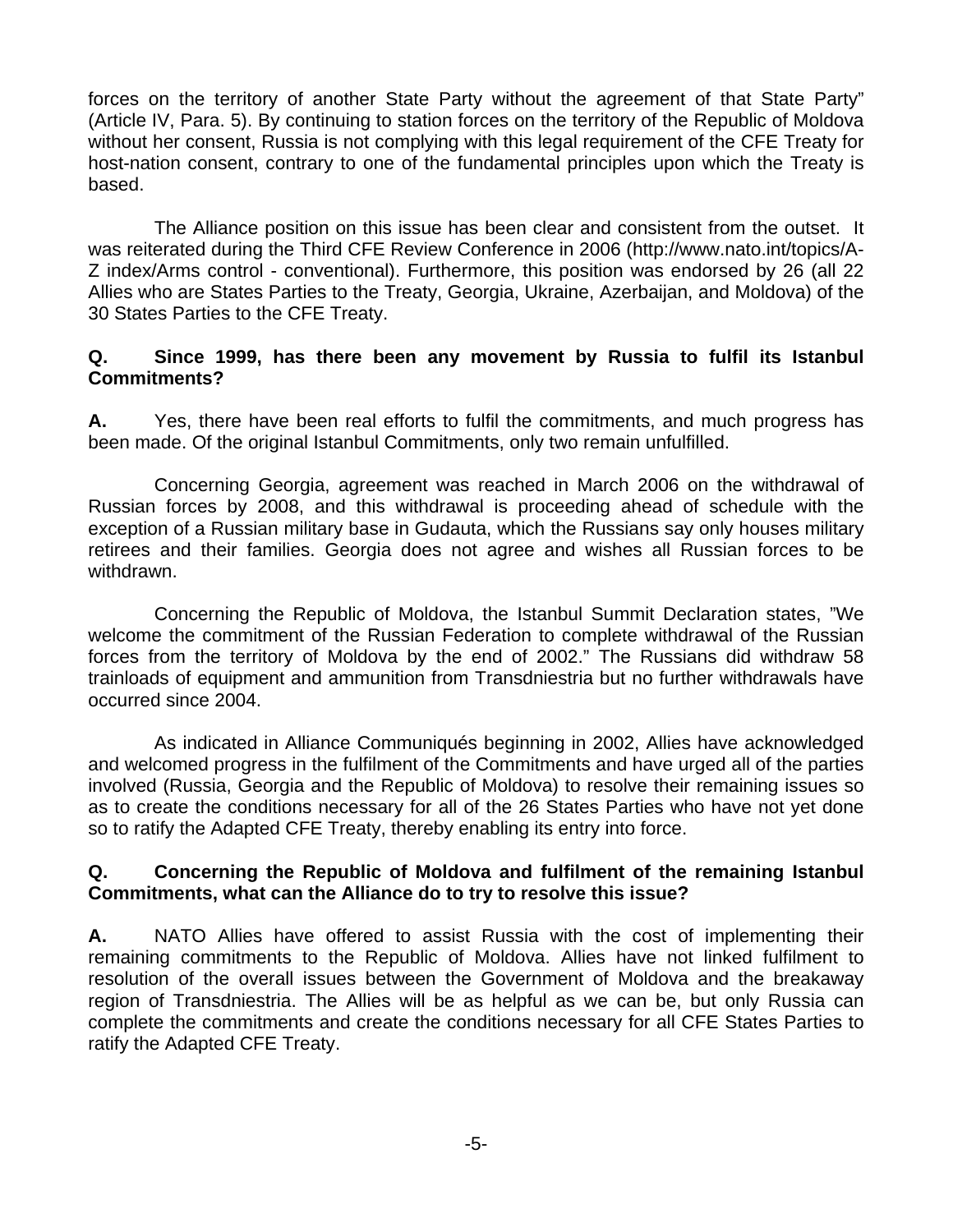## **Q. What is the current situation regarding ratification of the Adapted CFE Treaty?**

**A.** To date, of the 30 States Parties whose ratification and deposit of their instruments of ratification of the Adapted CFE Treaty is necessary for entry into force, only Russia, Belarus, and Kazakhstan have ratified and deposited their instruments with the depositary state (the Netherlands). Ukraine has ratified but not deposited. It should be pointed out that both the Republic of Moldova and Georgia must also ratify and deposit for the Adapted CFE Treaty to enter into force.

## **Q. When did Russia ratify the Adapted CFE Treaty?**

**A.** The Russian State Duma voted to ratify the Adapted CFE Treaty in July 2004, and Russia deposited its instrument of ratification on 06 December 2004. The dates are significant because the Alliance position was well known and Russia's ratification occurred after the current Alliance membership was in place.

## **Q. Russia insists that the Baltic States immediately accede to the CFE Treaty so that all member states of the Alliance are under the legal parameters of the CFE Treaty. How does the Alliance respond to this?**

**A.** The 1990 CFE Treaty, which was originally designed as a bloc-to-bloc agreement, does not contain an accession clause allowing new states to join the Treaty. The ACFE Treaty does have such a clause, and thus accession of new States Parties will be possible when the ACFE Treaty enters into force.

 It should be pointed out that Lithuania, Latvia, and Estonia have repeatedly stated, at the highest levels of their Governments, their intention to request accession to the Treaty as soon as the ACFE enter into force. In addition to existing bilateral transparency measures with Russia, the Baltic States have offered CFE-like transparency measures to Russia as an act of good faith. Unfortunately, Russia has not responded positively to these offers.

### **Q. What is the Alliance's response to President Putin's assertions on the inconsistency of NATO forward deployments with NATO assurances to Russia on stationing?**

**A.** NATO's policy on stationing of conventional armed forces is contained in a series of documents, including the NATO-Russia Founding Act. The most comprehensive statement of NATO policy in this area is the 8 December 1998 Ministerial Statement on CFE. The policy commits the Allies to carry out their "collective defence and other missions by ensuring the necessary interoperability, integration, and capability for reinforcement rather than by additional stationing of substantial combat forces." The statement covers ground and air combat forces but "does not relate to headquarters or other military support activities needed to meet the Alliance's military requirements for reinforcement, interoperability, or integration." Allies also committed to provide further evidence of their "intentions as to any future stationing through increased transparency with regard to our defence plans and programmes."